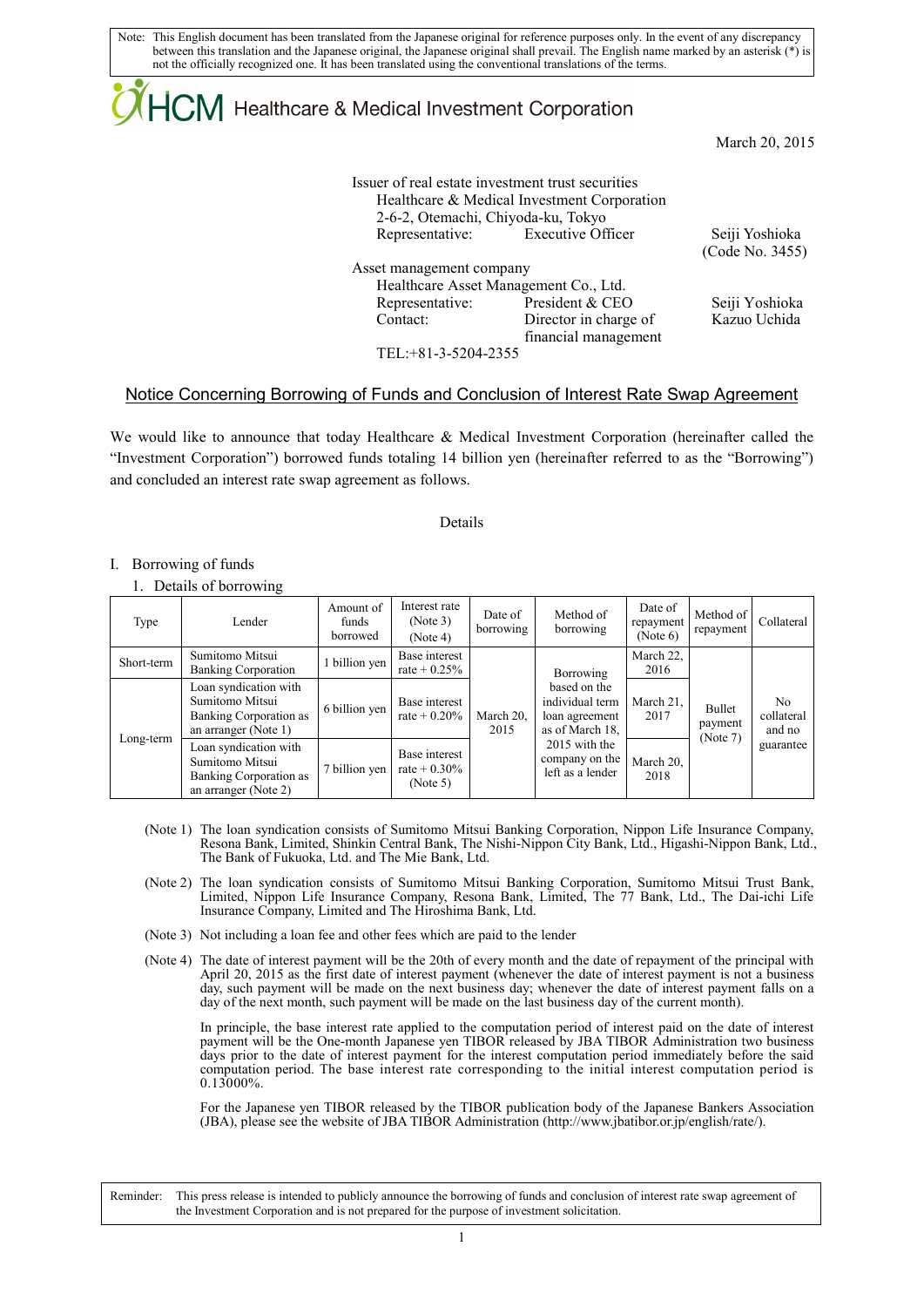Note: This English document has been translated from the Japanese original for reference purposes only. In the event of any discrepancy between this translation and the Japanese original, the Japanese original shall prevail. The English name marked by an asterisk (\*) is not the officially recognized one. It has been translated using the conventional translations of the terms.

### V Healthcare & Medical Investment Corporation

- (Note 5) The interest rate for payment is fixed in an interest rate swap agreement. For details, please see "II. Conclusion of interest rate swap agreement" below.
- (Note 6) Whenever the date of repayment is not a business day, such payment will be made on the next business day. Whenever the date of repayment falls on a day of the next month, such payment will be made on the last business day of the current month.
- (Note 7) When certain conditions become effective by prior notification in writing by the Investment Corporation, for example, the Investment Corporation may prepay borrowings in whole or part.
- 2. Reason for the Borrowing

To repay a part of the funds to acquire real estate trust beneficiary right of 11 properties (AQUAMARINE Nishinomiyahama, ASHEIM Hikarigaoka, ASHEIM Bunkyohakusan, RESTVILLA Machidaonoji, RESTVILLA Azamino, SAWAYAKA Tachibanakan, SAWAYAKA Mekarikan, SAWAYAKA Tagawakan, GOOD TIME HOME Fudo-mae, C AMILLE Awajiekimae and C AMILLE Kobekamisawa) (Total acquisition price: 19,555 million yen) (note) as described in "Part II Fund Information/I. Status of Fund/2. Investment Policy/(2) Investment Target/4) Overview of Assets to Be Acquired" of the securities registration statement submitted on February 17, 2015.

- 3. Amount, usage and planned date of disbursement of funds raised
	- (1) Amount of funds raised 14 billion yen in total
	- (2) Specific usage of funds raised To repay a part of the funds to acquire assets
	- (3) Planned date of disbursement March 20, 2015
- 4. Status of borrowings after the Borrowing

|                              |                                                      |                                |                        | (in million yen) |
|------------------------------|------------------------------------------------------|--------------------------------|------------------------|------------------|
|                              |                                                      | <b>Before</b><br>the Borrowing | After<br>the Borrowing | Change           |
|                              | Short-term borrowings<br>(Note)                      |                                | 1,000                  | $+1,000$         |
|                              | Long-term borrowings<br>(Note)                       |                                | 13,000                 | $+13,000$        |
|                              | Total borrowings                                     |                                | 14,000                 | $+14,000$        |
|                              | Investment corporation<br>bonds                      |                                |                        |                  |
|                              | Total borrowings and<br>investment corporation bonds |                                | 14,000                 | $+14,000$        |
|                              | Other interest-bearing debts                         |                                |                        |                  |
| Total interest-bearing debts |                                                      |                                | 14,000                 | $+14,000$        |

(Note) Short-term borrowings are those for which a period to the date of repayment is one year or less while long-term borrowings are those for which a period to the date of repayment is over one year.

Reminder: This press release is intended to publicly announce the borrowing of funds and conclusion of interest rate swap agreement of the Investment Corporation and is not prepared for the purpose of investment solicitation.

<sup>(</sup>Note) For details of acquisition of properties, please see the "Notice Concerning Completion of Acquisition of Real Estate Trust Beneficiary Right in Japan (11 Properties)" announced by the Investment Corporation today.